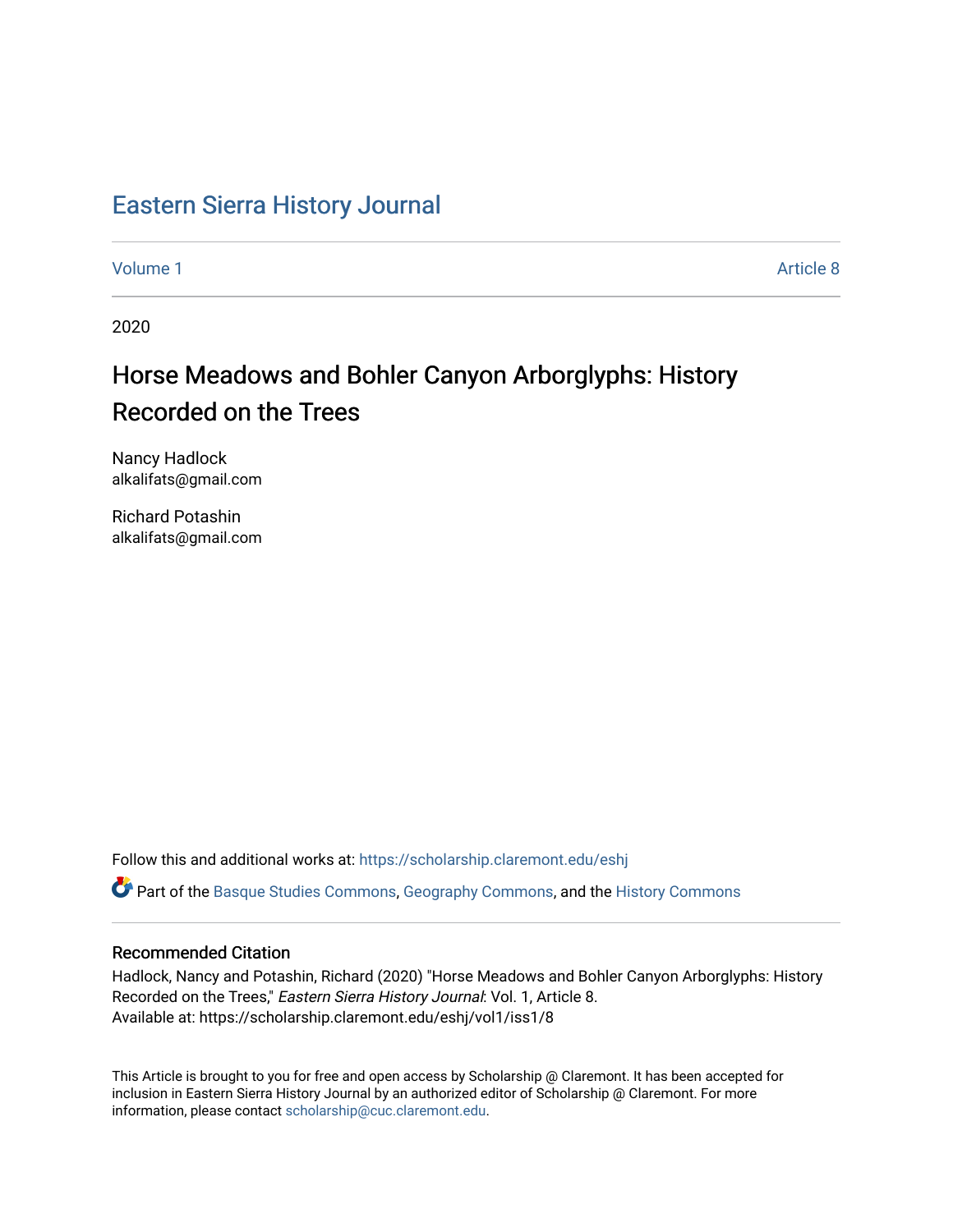Horse Meadows and Bohler Canyon Arborglyphs: History Recorded on the Trees Nancy Hadlock<sup>1</sup> and Richard Potashin<sup>2</sup>

Sheep grazing in the Mono Basin is characterized by four distinct periods. The first period coincided with the mining boom at Bodie and other camps in the 1870s and 1880s, stimulating the demand for lamb, mutton and wool. Fred Fulstone, member of a pioneer Nevada ranching family, is convinced that the early miners could not have endured the harsh working conditions in the mines without the high quality protein of mutton. Many of the pioneer families, the Filosenas, Sylvesters, Mathieus, Conways and DeChambeau's, who accompanied this boom were ranchers, bringing with them herds of sheep that remained in the Mono Basin year-round.

The second and most intense period occurred at the turn of the century and lasted until 1934. Large bands of sheep were driven into the basin from Fresno and Kern Counties every summer by landless, alien Basques, referred to as itinerant or tramp herders, who took advantage of the open range conditions. The sheep followed either a sheep driveway from Bakersfield and Mojave up along the west side of the Owens Valley and into the Mono Basin or over steep, challenging Sierra Nevada passes (such as Sonora). There they grazed in the lush meadows of the high sierra. This seasonal migration of sheep from lowland areas to high mountain meadows over great distances is referred to as transhumance.

<sup>1</sup> Nancy Hadlock is of Basque heritage and has been researching arborglyphs with her husband Richard for over 18 years.

<sup>&</sup>lt;sup>2</sup> Richard Potashin is an amateur historian and has conducted hundreds of oral histories related to the Eastern Sierra's past.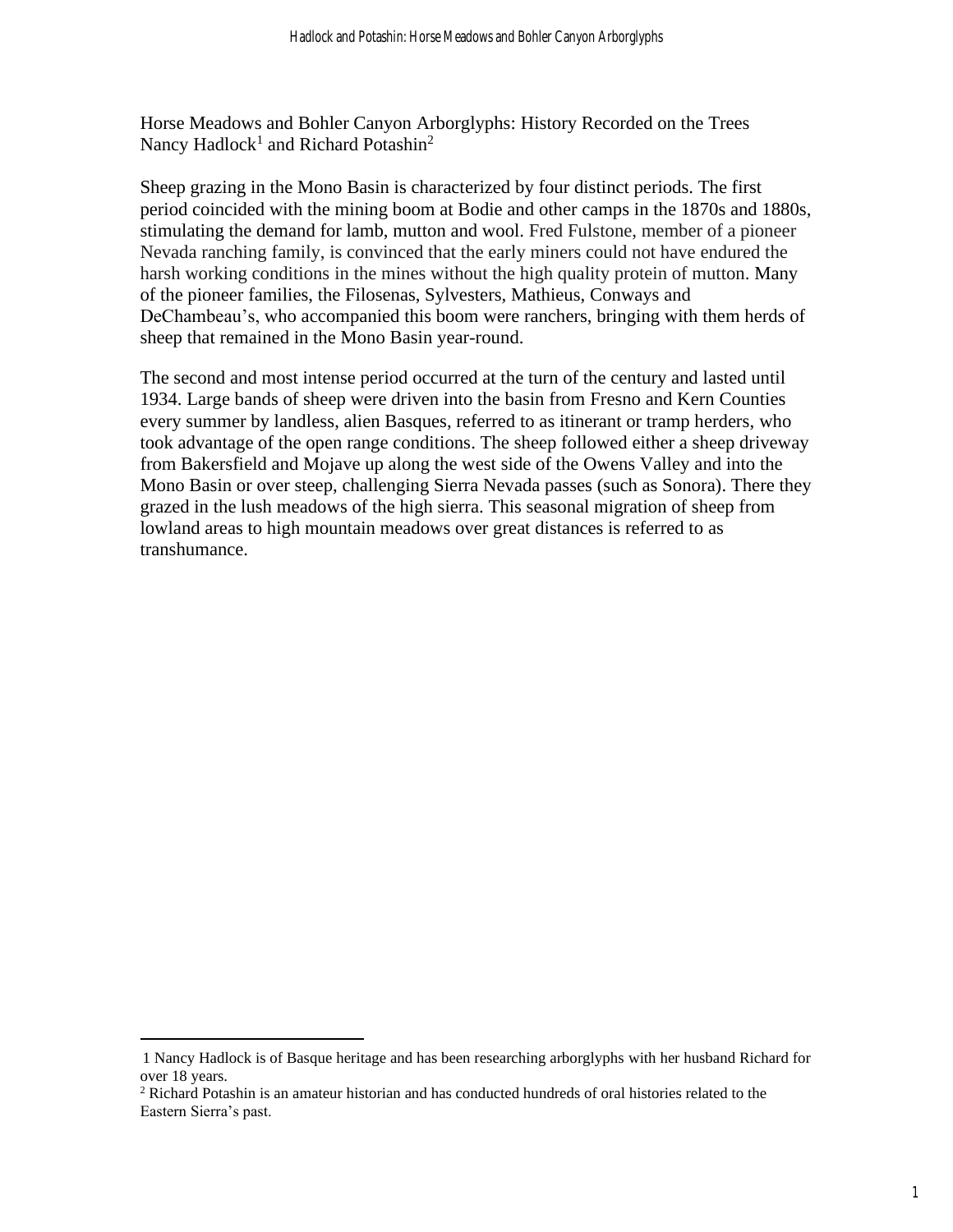

The total influx every year

approached 200,000 sheep, causing considerable competition for forage and range degradation. Migratory and domestic sheep bands on public lands were placed under some grazing controls in 1905 when much of the southern half of Mono Basin became part of the Sierra Forest Reserve. More management came with the establishment of National Forests. However, Forest supervisors were hampered by a lack of funds and boots on the ground, in the form of ranger, to effectively enforce grazing restrictions. Trespass violations continued to be a vexing issue and grazing remained relatively uncontrolled until the passage of the Taylor Grazing Act in 1934. The act ushered in the age of regulation and management by creating grazing allotments favoring established, landowning ranchers and effectively abolished the tramp herder who went to work for these ranchers. The period from the 1960s to the present has seen a major decline in open range sheep operations and the industry in general owing to the increasing pressures of environmental regulations, water restrictions, land use conflicts, recreation and protection of the Sierra Bighorn Sheep. In conducting research on Horse Meadows and Bohler Canyon, the two locations where arborglyph documentation projects occurred, these historical patterns held true.

After grazing by itinerant sheep operators, Horse Meadows, in 1908, became part of Mono National Forest and subject to federal management. Inyo National Forest grazing records place the earliest sheep grazing on this section of the Mono N.F. back as far as 1918. That year Blackwell out of Smith Valley, Nevada (NV) as well as Minaberry and Salz out of Benton, California (CA) summered their flocks on this location. Gonder from Smith Valley, NV was issued a permit to graze Upper and Lower Horse Meadows in 1919 followed by Pedro Hualde from Benton, CA in 1921. When former Mono National Forest lands were transferred to the Inyo National Forest (INF) in 1945, the meadows fell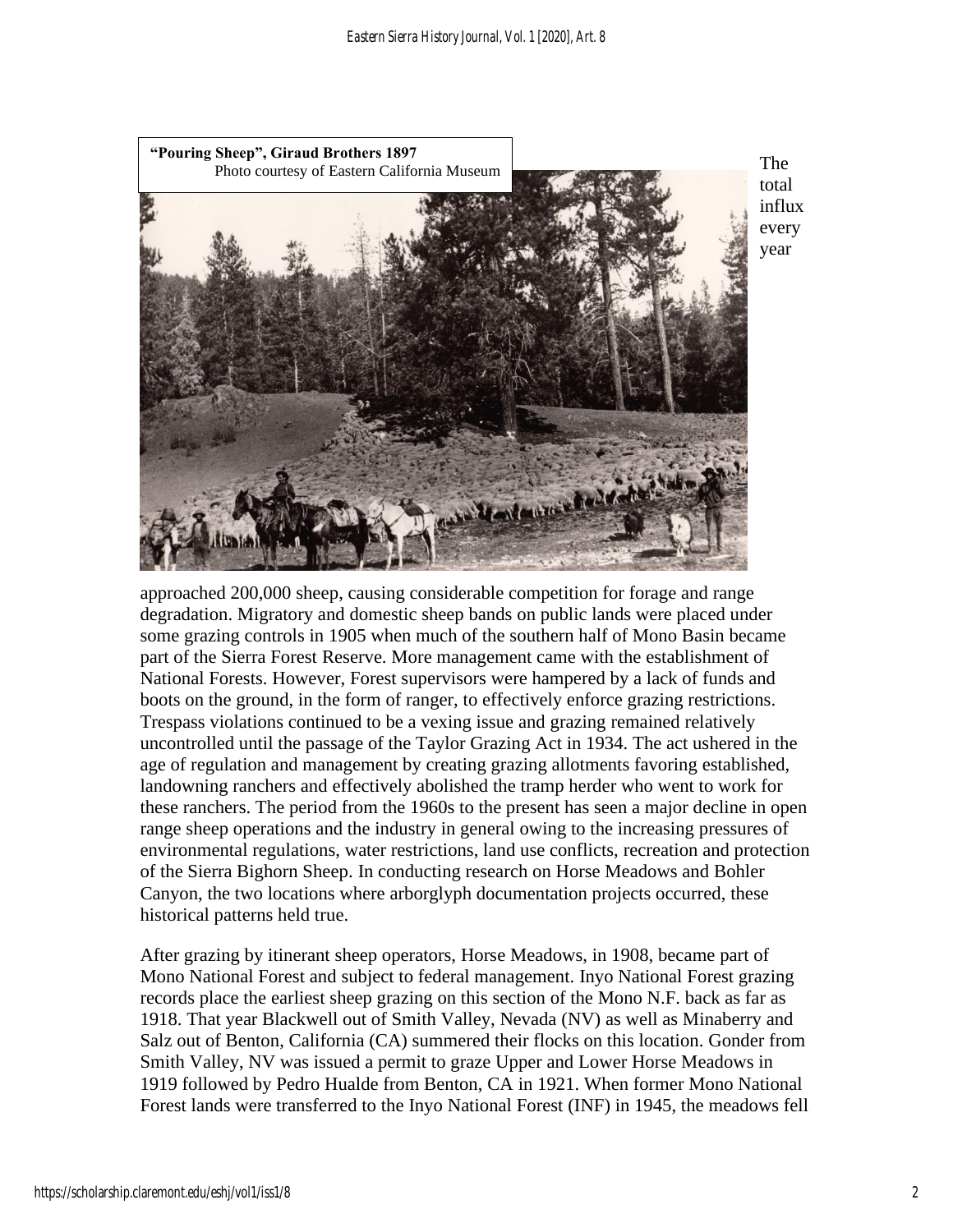into the Horse Meadows Allotment managed by the Mono Lake Ranger District. Later grazing permits for this allotment were issued to a number of open range sheep outfits based out of Bakersfield and Bishop: Leornard Bidart (1930s out of Bishop, CA), Mendiburu and Rudnick Sheep Company (M&R), (1940s-1960s out of Oildale, CA), Inyo Sheep Company (1960s-80s), Mendiburu out of Round Valley, CA) and Pedro Erneta (early 1990s out of Bakersfield, CA). A small number of arborglyphs, with dates as far back as 1909, reflect the earliest days of the Mono National Forest. Many of the remaining carvings documented in Upper Horse Meadow could be attributed to sheepherders working for M&R and Inyo Sheep Companies.

Dovetailing with these historic grazing patterns was the Los Angeles Department of Water Power (LADWP), which as early 1919, began acquiring land and water rights in the Mono Basin in preparation for constructing their Mono Basin extension project in the 1930s. During this same period, LADWP implemented a policy of leasing out Mono Basin lands for sheep grazing under heavy regulation. Two prominent sheepmen, Joe Mendiburu and Fred Fulstone, rise to the forefront of sheep operations in the Mono Basin. They hired the sheepherders who carved the trees and some context on their operations is in order.



Cain Ranch, base of LADWP's Mono Basin Operations, also served as a base for Mendiburu and Rudnick's sheep operations in the Eastern Sierra. They leased LADWP land, the meadows west of Cain Ranch for their sheep and also held grazing leases on the Inyo National Forest for Alger Lake, Lee Vining and June Lake allotments, as well as Bureau of Land Management (BLM) leases for Mono Mills area and other private leases. Overall companies owned by the Mendiburu family were permitted to graze in the Mono Basin from 1941 to 1999.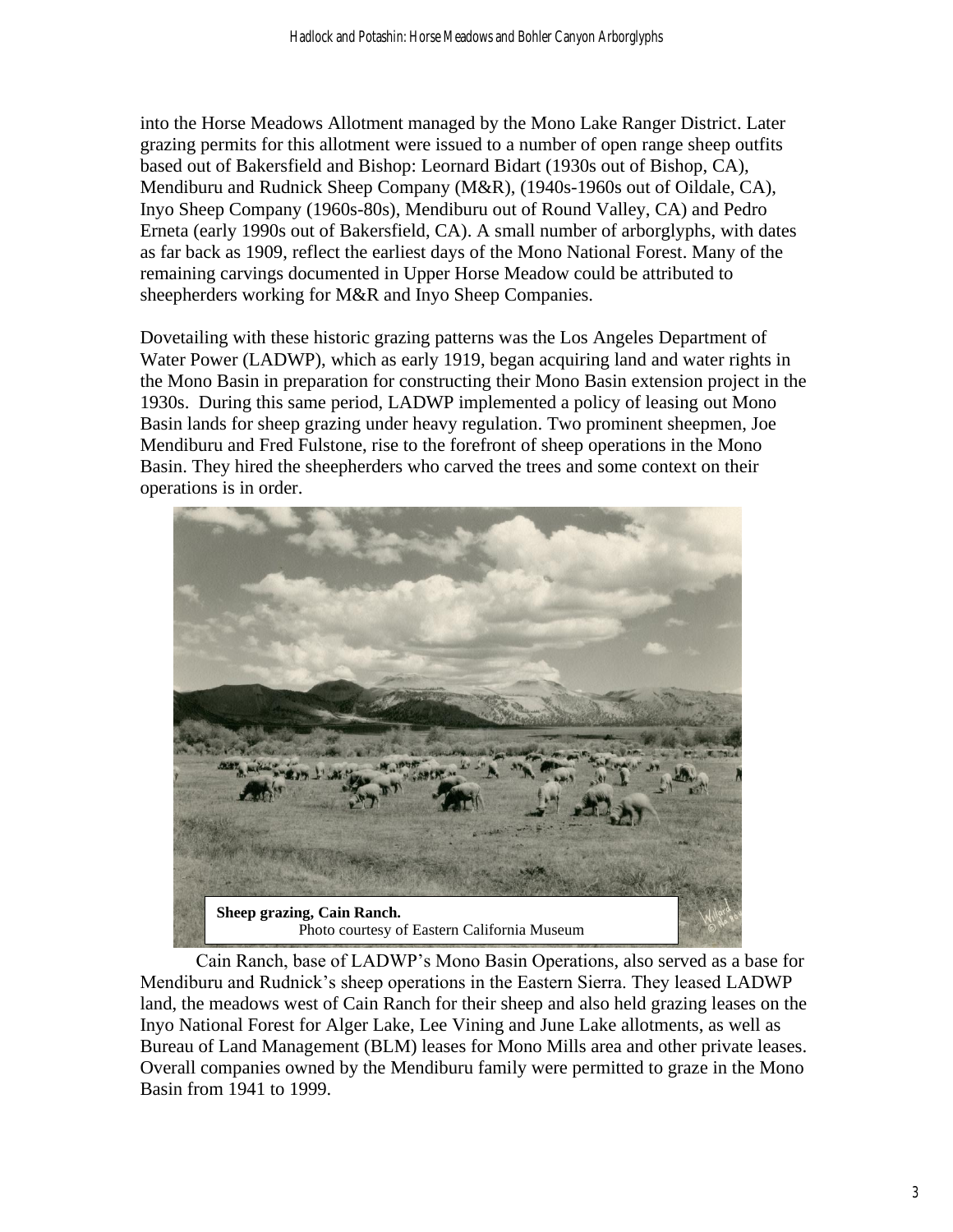Mendiburu's Mono Basin summer ranges were a significant part of a larger ranching empire that stretched across vast portions of California, Arizona and Texas. Established in 1938 by Basque Gregorio Mendiburu, in partnership with Oscar Rudnick, a Jewish businessman, M&R Sheep Company grew steadily through the years and later was managed as the Inyo Sheep Company by Gregorio's son, Joe Mendiburu. A 1965 INF grazing report indicated Mendiburu owned 30,000 sheep, 8,000 cattle, 150,000 acres of ranch property in Cantil, Brawley and Bakersfield; 10,000 acres of that in pasture and hay. The Mendiburu's Leased 40,000 acres of summer range, 100,000 acres of spring and fall range, as well as a feed mill and feed yard. According to the Mono Basin Environmental Impact Report, 1993, the typical rotation was as follows:

*In winter and spring M&R grazed their sheep in the lower San Joaquin Valley and Mojave Desert east of Cantil. As the season progressed, bands where trailed, (later trucked) northward to summer ranges in the Mono Basin. Once there, the bands were split and placed on LADWP, BLM, and USFS, lands which included Upper Horse Meadow and Bohler Canyon. In the fall, the sheep would be are trucked back to the Cantil ranch, east of Mojave. This rotation incorporated forage produced by private properties in the San Joaquin Valley*." The report continues that historically, "*these operations represent the first established grazing use of the desert and were the first to be managed under the Taylor Grazing Act. Most of the operators are Basque descendants of the early grazers. The sheep industry is the mainstay of the Basque subculture in Bakersfield, Reno, and throughout the western states. The flocks of sheep are usually herded by hired herders, and the owners live in Bakersfield. Typically, the herders, though not necessarily Basques, are not fluent in English and have very limited employment opportunities outside of the sheep industry*.

The other site where arborglyph documentation took place was Bohler Canyon. It was also originally part of the Mono Basin National Forest but became part of the Bloody Canyon grazing allotment after the Inyo National Forest expanded in 1945. Arborglyphs dates here, like Horse Meadows, document grazing as far back as the early 1900s. However, the earliest INF grazing records document grazing use beginning in the 1940s and place Fred Fulstone Jr., a prominent rancher from Smith Valley, NV, as the chief leasee, permitted to run sheep from 1944 to 1999. The Fulstone family has run sheep and cattle in eastern California and Nevada since the 1860s. They own substantial amounts of land and property rights in Mono County, California and Lyon County, Nevada as well as BLM grazing leases in Bodie, CA, the Wellington Hills of Nevada and Conway Ranch, CA. Several of Fulstone's allotments, including Bloody Canyon, were retired in 1999 due to concern over disease transmission from domestic sheep to bighorn sheep. Many of the carvings documented in Bohler Canyon might be attributed to Fulstone's herders, though there may be considerably overlap between Mendiburu and Fulstone's movements through the area.

The sheepherders who worked for these two companies and left records of their presence in the Eastern Sierra on aspen trees are the real focus of our research. The majority of carvings documented in Upper Horse Meadow and Bohler Canyon can be attributed to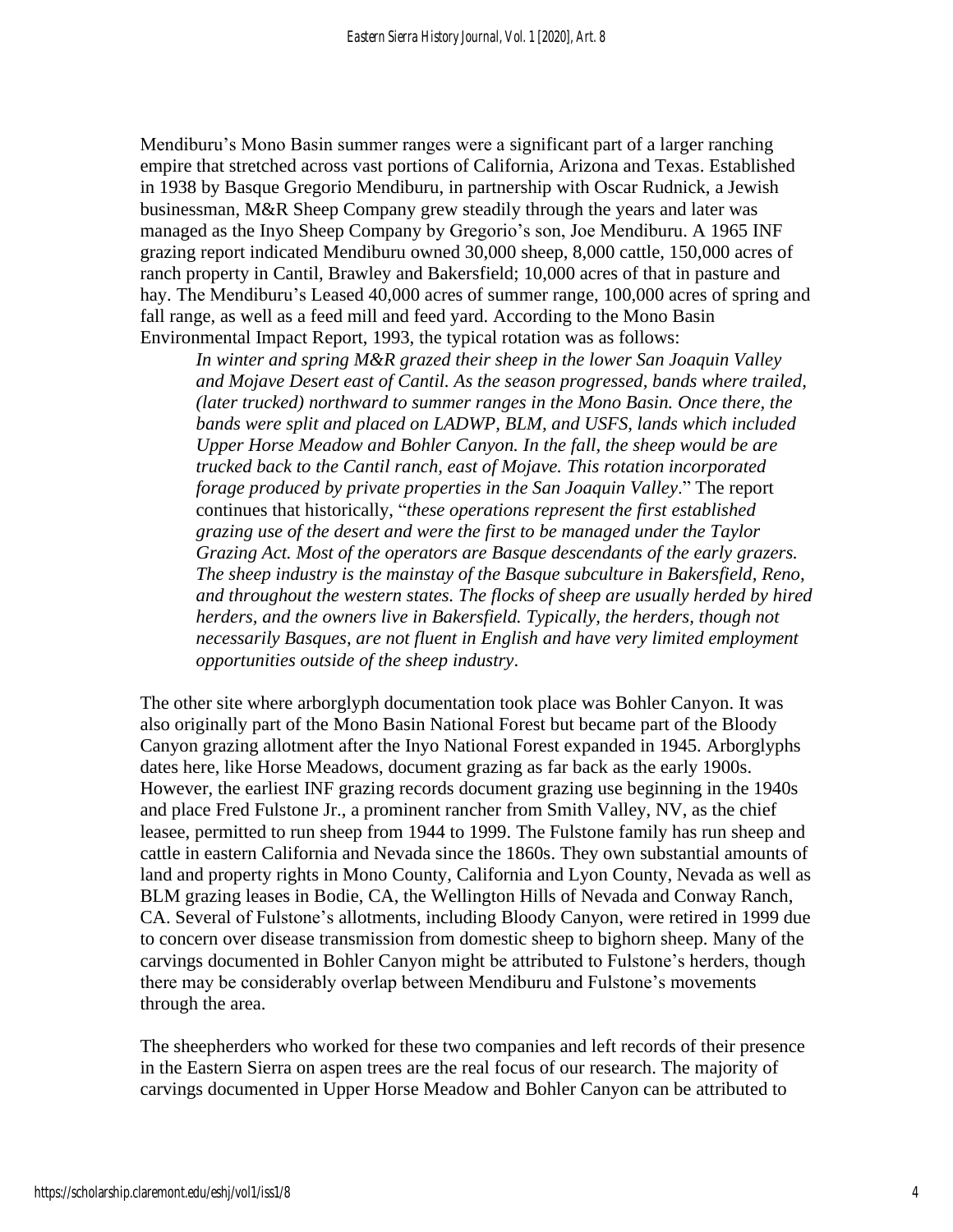Basque sheepherders. The Basque are an indigenous ethnic group who primarily inhabit an area traditionally known as the Basque Country (Basque: Euskal Herria), a region that is located around the western end of the Pyrenees on the coast of the Bay of Biscay. They are considered the original Europeans and have a unique language whose origins cannot be traced. This ethnographic group was suited to sheepherding due to their loyalty and ability to accept the hardships and isolation of sheepherding in the Sierra. They were recruited by sheep ranchers and organizations, like the Western Range Association, and immigrated to the United States on three-year contracts from the early 1900s to the 1970s. They were given a band of sheep (usually 1,500 to 2,000), a burro, a tent, two dogs, a rifle and sent into the mountains with an occasional visit from the camp tender to replenish supplies as their only company. Sheepherders saved their salaries and improved their lot by becoming owners and ranchers, who then hired other Basque herders from their hometowns or regions.

Although there is no presence of their carvings in the Upper Horse Meadow/Bohler Canyon arborglyph sites, several Native American herders carved trees in other Eastern Sierra locals. Later, roughly around the 1960s, Basque and Anglo sheep owners like Mendiburu and Fulstone hired Peruvians, Chileans and Mexicans to herd their flocks in the Eastern Sierra. These herders continued the carving traditions begun by the Basques.

Why did they carve? Joxe Mallea in his article, "Carving Out History," offers his explanation:

*With the exception of drought years, pasture in the high country was plentiful and the sheep grazed until 10 A.M. and after 5 P.M. They laid down in the shade the rest of the day. The herder could do the same, unless predators were present. He selected a campsite in the cool aspen forest, preferably near a creek, and most days he could daydream, take a long siesta, do some cooking or laundry, or go fishing to spice up his diet of beans, potatoes, bread, mutton, and wine.*

*In this life in Eden there was an important detail missing: Adam had no Eve; he was all alone and the isolation could be crushing. Therefore, the happy coincidence of three components—leisure time, loneliness, and trees—made the arborglyphic phenomenon possible.*<sup>3</sup>

<sup>3</sup> Joxe Mallea-Olaetxe, "Carving Out History: The Basque Aspens," *Forest History Today*, Spring/Fall 2001, 45.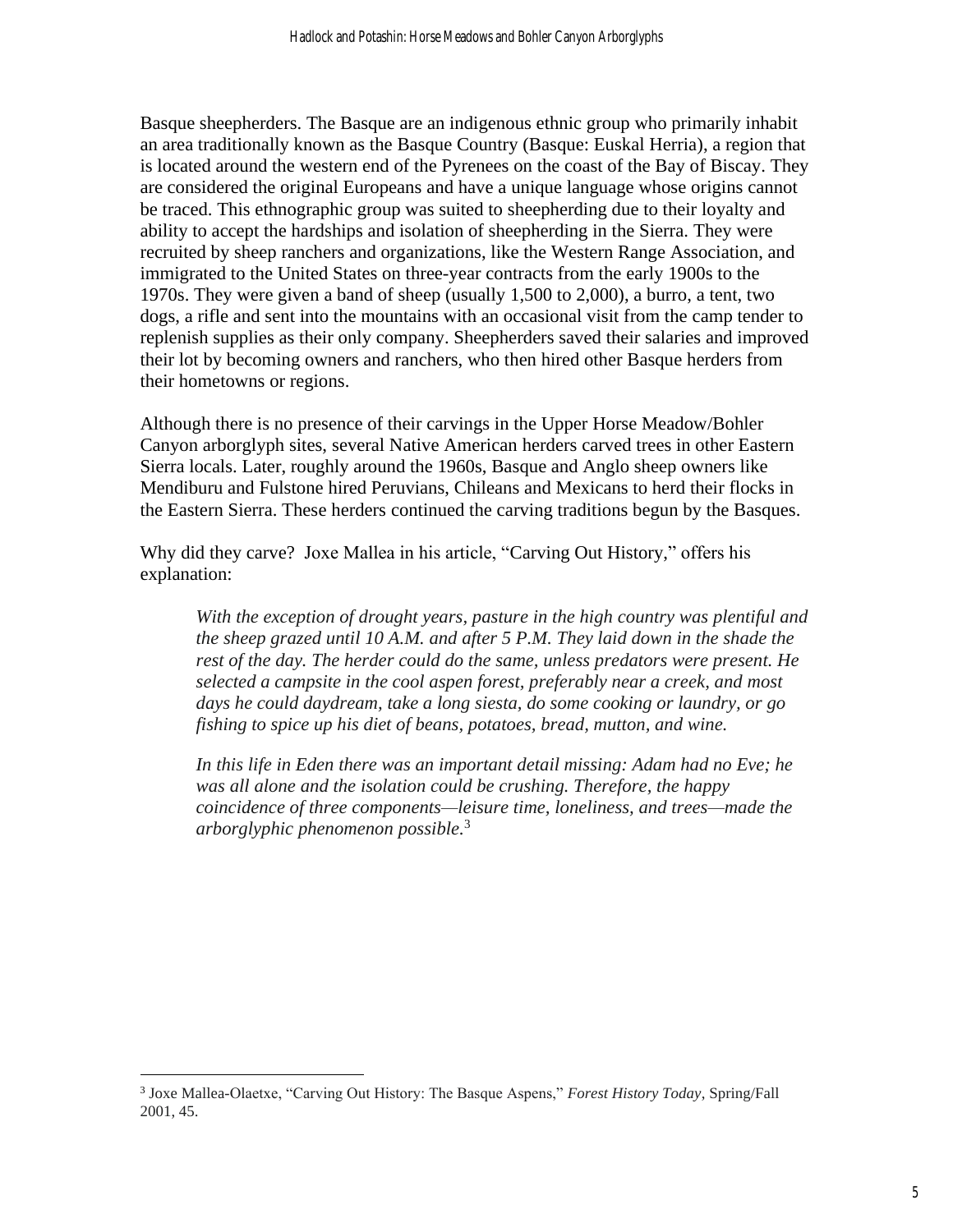

*Antonio Villanueva Viva Navarra*

Knives were the primary tool herders used to carve aspens. With soft, thin bark that easily scratched, a nail, obsidian or even a fingernail left an incision. Then the tree took over, the thin incision eventually becoming a scar that expanded as the tree grew and could remain legible for a century. Who could resist the contrast of dark letters imposed on a ghostly, white canvas?

In recording their history on the trees, sheepherders covered a variety of themes in their carvings - women, loneliness, patriotism, range conditions, religion and even on occasion, world events. First, though, you recorded your name and your presence at a specific geographic location on a given day, month and year.

Despite a widespread geographic distribution throughout the West, land managers, archeologists and the public have begun to acknowledge the significant historic and ethnographic value Basque arborglyphs represent. Aspens are short-lived and so are the carvings. To address this situation, Aspenluv, our informal company, has been documenting arborglyph sites up and down the Eastern Sierra since 2007.

In the summer of 2015, with the support of Inyo National Forest, arborglyphs in Upper Horse Meadows and Bohler Canyon were formally documented for the first time. We will never know how much we lost. At this time we would like to share some of what we found in these groves. Upper Horse Meadows served as a sheep camp and grazing location for 600-1000 sheep per season for at least nine decades. It functioned as a "temporary" grazing location when sheep were moved between allotments. The historic carvings reflect this economic activity, as the aspens in the meadow essentially became a bulletin board for herders and an unofficial record of immigration from the Basque Country.

A total of six discrete arborglyph sites were identified in Upper Horse Meadows consisting of 57 scribed trees located on the far northwest edge of the meadow. Most of the trees in this site are carved with names and dates. The dates cover a wide span of



time; from the 1900-1910 to the 1990s. Most of the carvings range between 1910 and the 1960s when sheepherding in the Eastern Sierra area was at its peak. A majority of the names found on the trees are Basque with a few Mexican and Peruvian surnames. A couple of Anglo names were also encountered. It was not

uncommon to find initials rather then full names carved on trees. There are several pictures of women, a common theme found in sheepherder arborglyphs, as well as other messages occurring in this site. Messages such as *Viva Ni* (Long live me!) and *Goodbye amigos mucha suerte*

(goodbye friends much luck). A handful of herders, including Antonio Villanueva, Alex Yrastorza and *Cadet Irigoin*, carved several trees in this site. There are references to towns, provinces and countries that these men hailed from. Most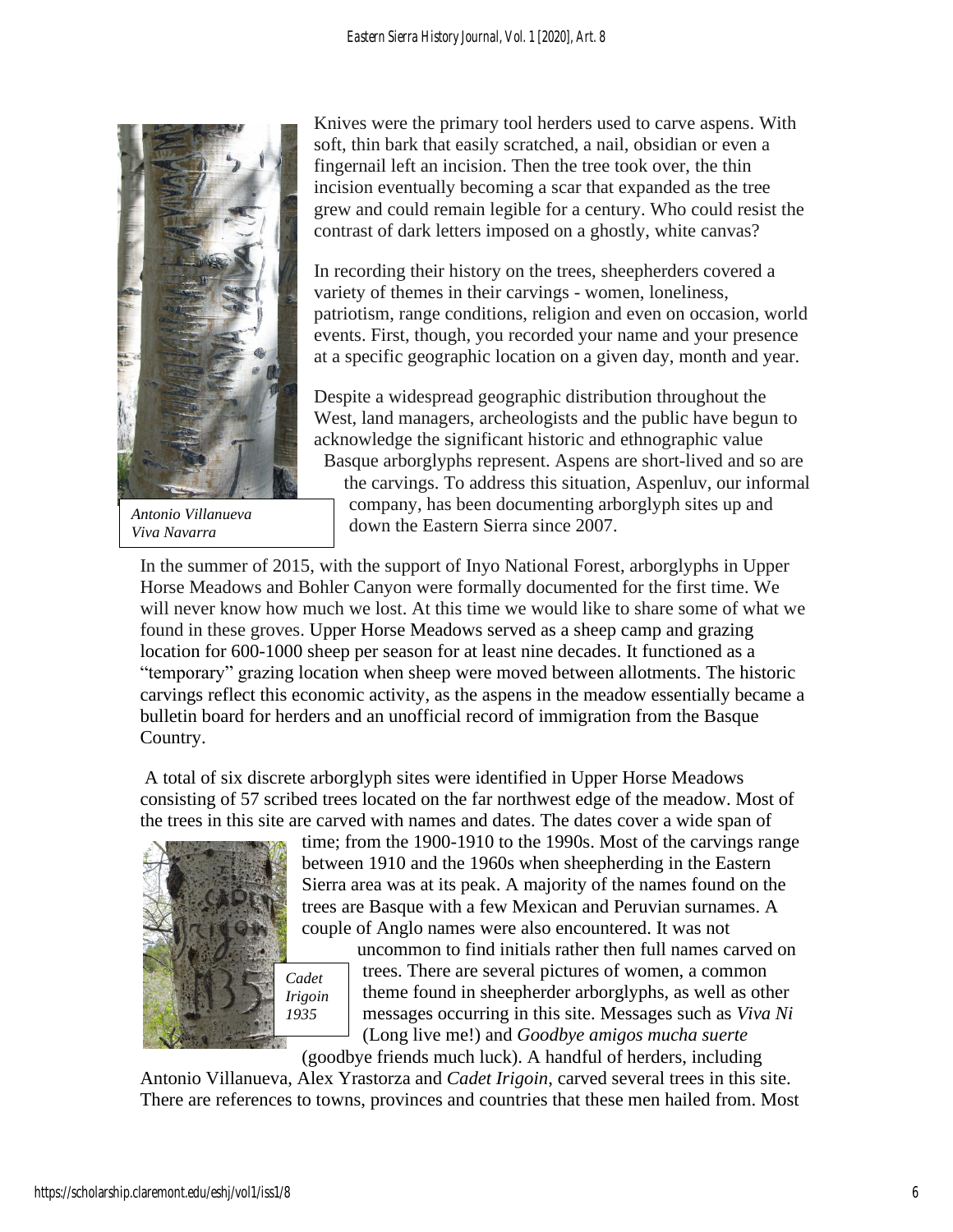common on the trees are Navarra, a province in the Spanish Basque country and Espana (Spain). Francisco Aguirre carved his village name followed by tarra which means person from that village. Carvings in this site display a diversity of styles from block letters with flourished capitals to flowing cursive and are carved vertically, horizontally and diagonally on the trees.

One very special carving expresses connections to events unique to the Basque culture which these men left behind when they came to America to herd sheep. The carving pictures a man being chased by a bull with the words *San Fermin*, a direct reference to

the Festival of San Fermin and the famous "running of the bulls." Expressions of pride and loyalty for a sheepherder's country, province or village such as the *Viva Espana* show up in this site and may be the result of homesickness for the Old Country and the extremely unfamiliar landscape that the Great Basin herders found themselves in. One herder, Antonio Villanueva, expressed support for both his native country (*Viva Espana*) and his adopted country (*Viva America*). Judging from the surnames left on the trees, both Spanish Basques (Villanueva, Yrastorza, Mascotema) and French Basques (Yrigaray, Irigoin) frequented the meadows with the majority being from the Spanish Basque country. As herders then and now would tell you, "*We are not French or Spanish, first and foremost we are Basques*." Carvings of women, a common theme for young sheepherders alone for months at a time, are found in this site but not in concentrations that appear at other sites in the Eastern Sierra. From the carvings we noted the presence of other ethnic groups such as Peruvians and Mexicans



in this site. One carving references *Hyo-Peru 1998* with a backdrop of mountains, which may be the Sierra Nevada or perhaps the Andes where the herder hailed from. It is difficult to generalize when discussing this topic since names that sound distinctly Mexican may have Basque origins. The presence of Peruvian and Mexican carvings reflects a distinct socio economic shift in the sheepherder labor pool. It reflects the emergence of Basques in the West as sheep owners and the improving economic climate in the Basque Country.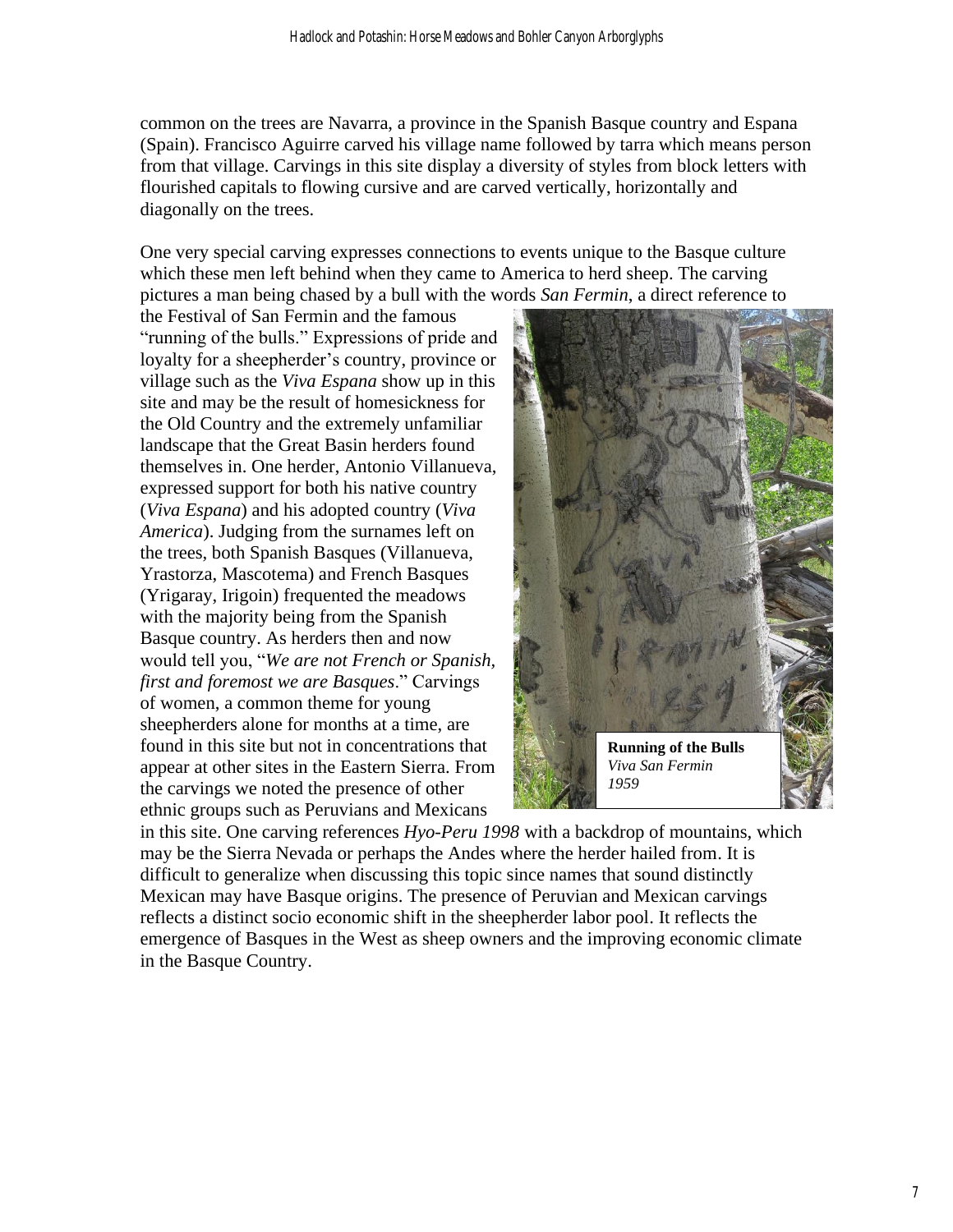In recording Bohler Canyon, we found out first hand how urgent and critical our work preserving history on the trees was; a history that can go up in flames in an instant. We

began documenting the upper part of Bohler Canyon in early July. In August, while on another project in the Bodie Hills, we watched in horror as the Walker Fire erupted and raced down the Bohler Canyon drainage consuming aspens in our project area. It was nearly a month before we were allowed back into Bohler Canyon to salvage what arborglyphs were left. Many carvings were blackened, some survived and thanks in part to our familiarity with names, carving styles we documented about 85% of what had burned.



Numerous arborglyph concentrations were documented along a four-mile stretch of Bohler canyon with 113 scribed trees being recorded. Despite being in different allotments, similar sheepherder names and dates recorded in Upper Horse Meadow cropped up in Bohler Canyon, which formed a significant connection between the two areas. Some of the names found in both locations included; Antonio Villanueva, Alex Yrastorza, Julian Garate, Cadet Irigoin and Abigael Ruiz. Every one of these men carved multiple trees in Bohler Canyon.

In addition to names and dates, there were references to hometowns and provinces, specifically Valle de Baztan, a valley in the province of Navarra in the Basque Country where a number of herders hailed from. Carvings done by French Basques were also recorded in Bohler. Dates range from 1904 to the 1990s.



 *Redin*

Every herder has his own individual style, but Bohler Canyon served as an excellent example of how herders can be influenced by the styles of others. In 1953, *Bernardo Redin* carved his name, date and village with the stems of his letters bent inward. Jose Maria Mendiburu came along in 1954 and used a similar style to express himself on the numerous trees he carved. Another unique style emerged in Bohler, what can only be described as "Aspen Pointillism" after the impressionist style of painting made popular at the turn of the twentieth century. Jose Maria Mendiburu, possibly used the point of a jackknife or nail to create his name as a series of points. In 1963, Jose Ugalde came along and copycatted that style just below Mendiburu's carving.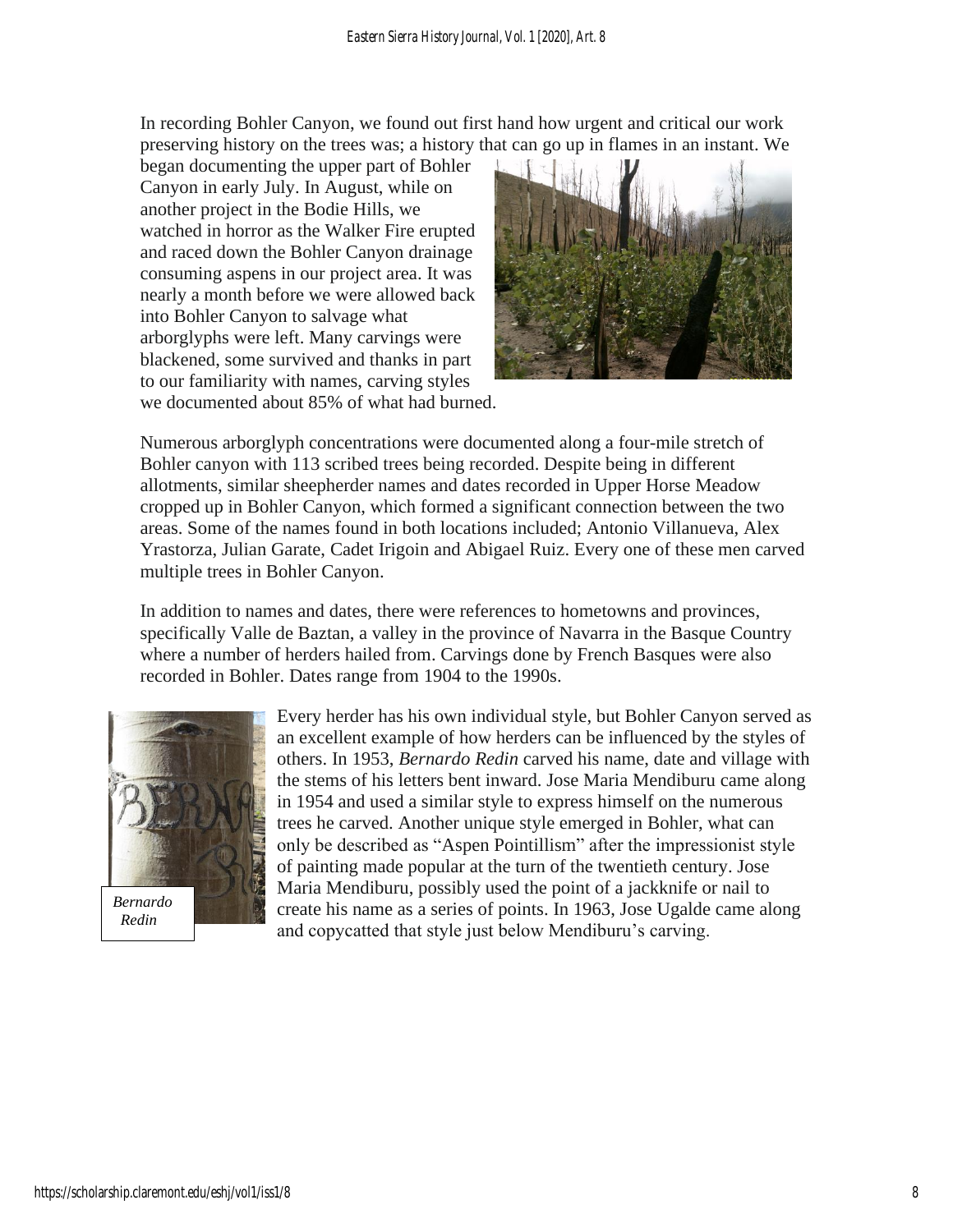Several graphics included male and female genitals and a cowboy style self-portrait. By far the most poignant graphic documented was a carving of Jesus on the cross touching on the strongly Catholic background of most Basque herders.

From our documentation of Upper Horse Meadow and Bohler Canyon, we were able to draw the following conclusions and identify areas for follow-up research. Although historians, who have studied sheepherding in the American West, have Basques dominating the sheepherder ranks until the 1960s when they drop out of the picture. In certain areas that generalization does not hold wool. Our documentation efforts established the presence of Basque sheepherders well past the 1960s. But while open-range sheep operations vanished from many



areas in the western states, grazing in the Mono Basin, as referenced by arborglyph dates, remained steady until 1999, when the bighorn vs. domestic sheep controversy reared its horns, retiring allotments, sheep, and shepherds.<sup>4</sup>

As far as follow-up, the clock is ticking on aspens in Upper Horse Meadow and Bohler Canyon. There is an urgency to identify critically important carvings at risk of being lost to the elements and removing the bark in order to preserve the carvings. An example would be the unique "running of the bulls" arborglyph in Upper Horse Meadow and "Pointillism" style of Jose Maria Mendiburu in Bohler Canyon.

In addition to online genealogical research, interviewing key figures in the sheep industry in the Mono Basin such as former herders like Jose Maria Mendiburu, Julio Gorriz and longtime sheep rancher Fred Fulstone are essential to flushing out the personal stories behind an industry once a dominant economic force in the Eastern Sierra. Where are folks like R. Martin Potes today? Who went back to the Basque country? Who stayed here? What were their individual sheepherding experiences?

The burning of Bohler Canyon in the summer of 2015 and the ultimate loss of arborglyphs there makes the compelling case for why documentation efforts must continue. There are numerous arborglyph sites throughout the region similarly threatened. Preserving the history of Basque presence in the Mono Basin, written on the trunks of trees, must be given the support of land managers, archeologists, historians and the general public in the Eastern Sierra. We welcome any and all with an interest in volunteering for future arborglyph documentation projects to contact us and encourage folks to financially



support Eastern Sierra Interpretive Association's continuing commitment to underwriting these valuable arborglyph projects.

<sup>4</sup> Inyo National Forest Grazing Archives.